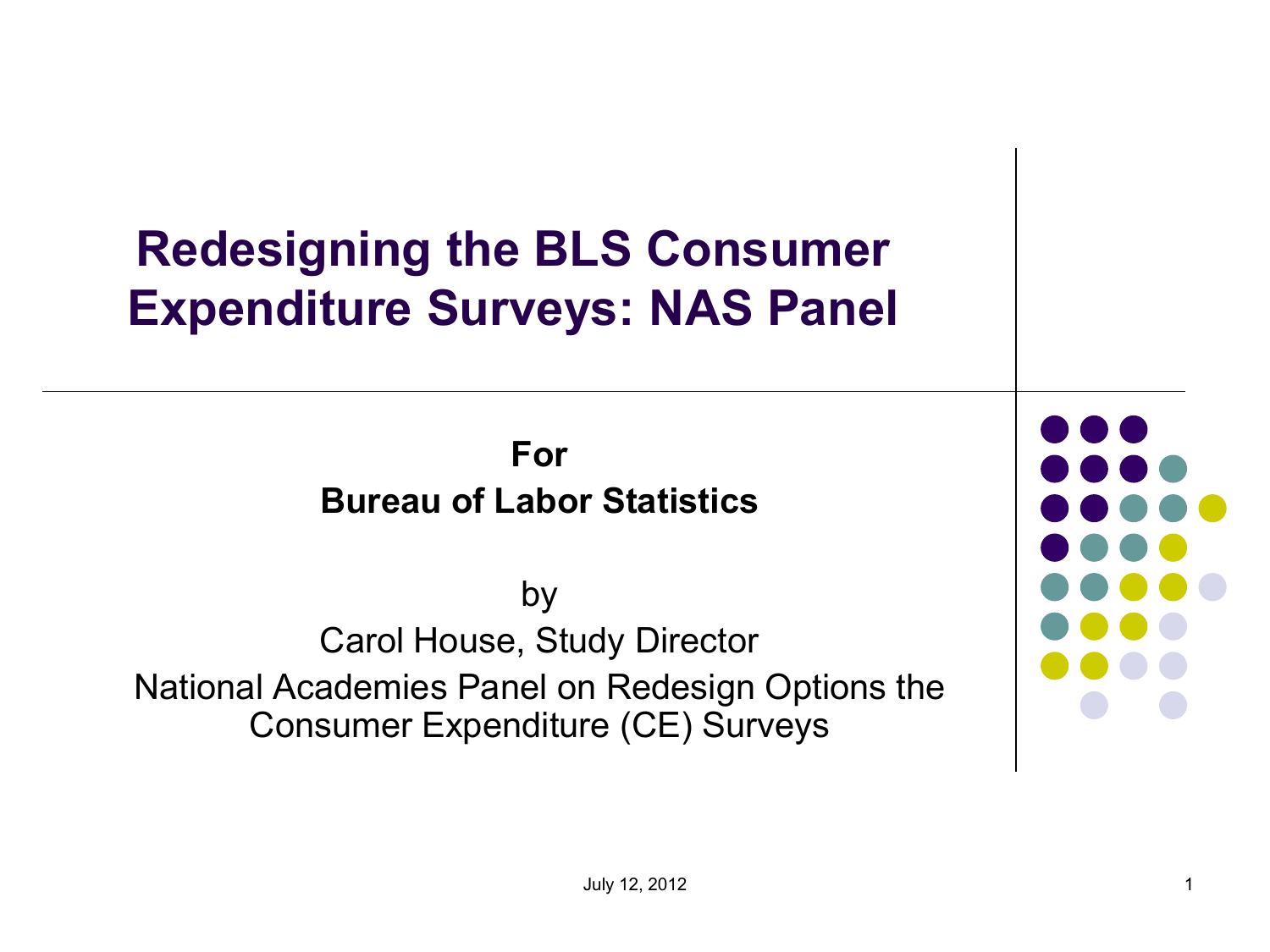## **Today's purpose**



- Provide insight into how perspectives from several relevant disciplines were brought to bear on redesign issues (Carol's presentation)
- Describe issues associated with CE Surveys from a survey methodology perspective. (Don's presentation)
- **•** Limitations
	- Report is now under review public by the end of August
	- Today's presentation stops short of recommendations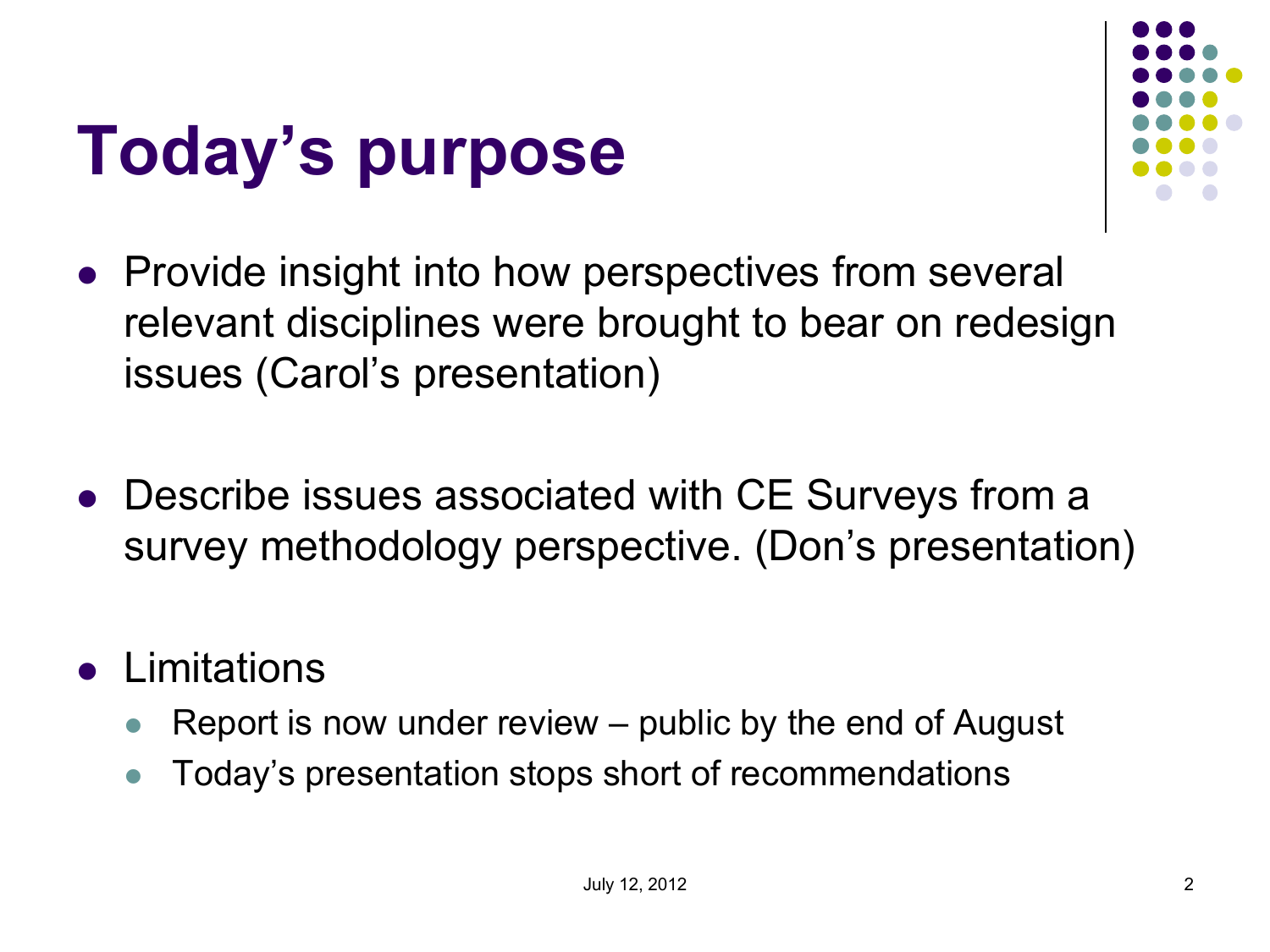# **Charge to the Panel**



The Committee on National Statistics will convene an expert panel to contribute to the planned redesign of the Consumer Expenditure (CE) surveys by the U.S. Bureau of Labor Statistics (BLS). The panel will review the output of a data user needs forum and a methods workshop, both convened by BLS. It will also conduct a household survey data producer workshop to ascertain the experience of leading survey organizations in dealing with the types of challenges faced by the CE surveys and a workshop on redesign options for the CE surveys based on papers on design options commissioned from one or more organizations. Based on the workshops and its deliberations, the panel will produce a consensus report at the conclusion of a 24-month study with findings and recommendations for BLS to consider in determining the characteristics of the redesigned CE surveys.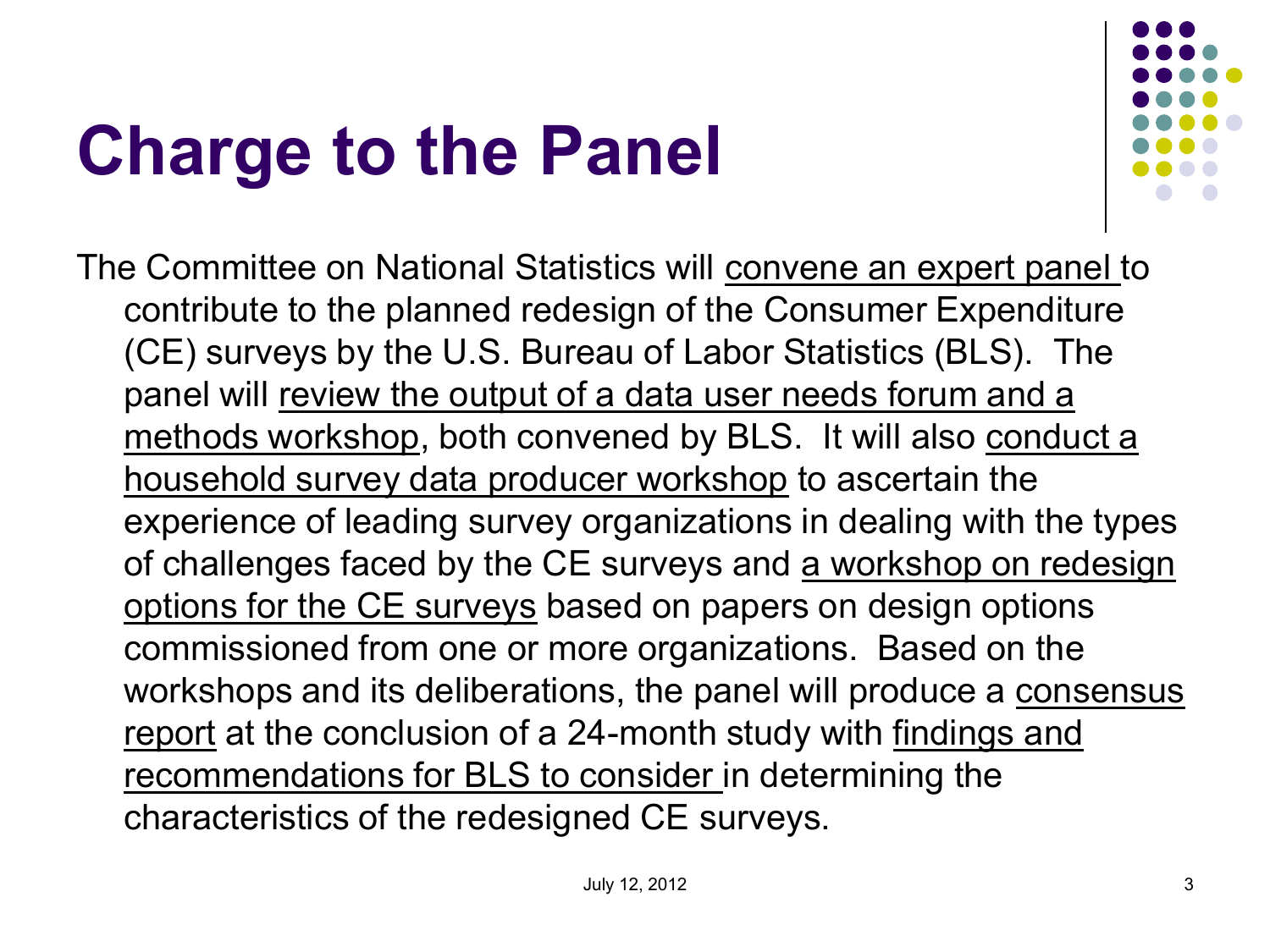#### **The Panel**



- The Panel was composed of 13 members representing a variety of disciplines and skills.
	- Sample design
	- Data collection
	- Survey measurement and cognitive design.
	- **Economics**
	- Technology
	- Public Policy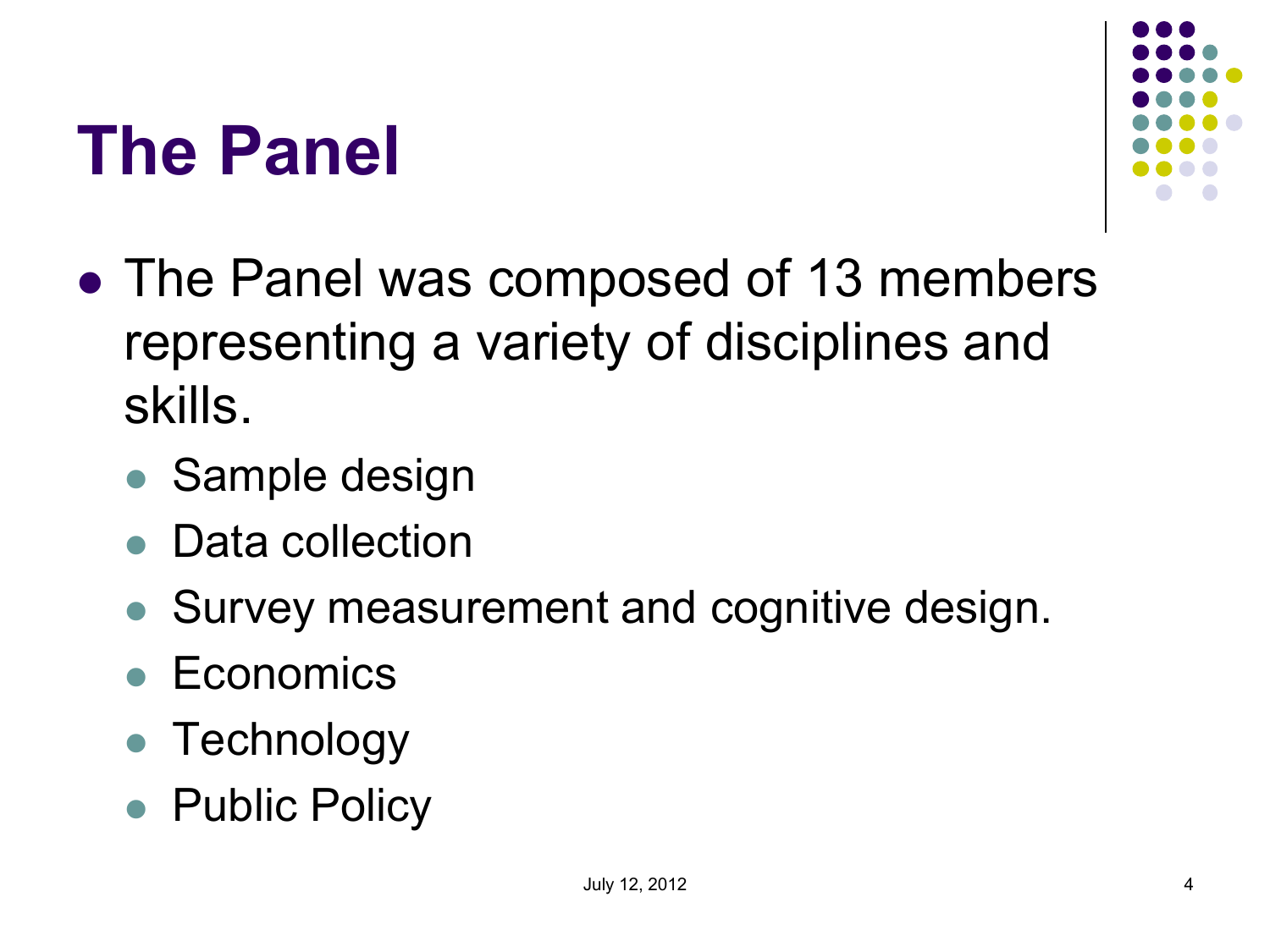#### **The CE Panel on Redesigning the BLS Consumer Expenditure**

#### **Surveys**

- Don Dillman, Department of Sociology, Washington State University (Chair)
- David Betson, College of Arts and Letters, University of Notre Dame
- Mick Couper, Institute for Social Research, University of Michigan
- Robert Gillingham, Independent Consultant, Potomac Falls, VA
- Michael Link, The Nielsen Company, Marietta, GA
- Bruce Meyer, Harris School of Public Policy Studies, University of Chicago
- Sarah Nusser, Department of Statistics, Iowa State University
- Andy Peytchev, RTI International, Research Triangle Park, NC
- Mark Pierzchala, Independent Consultant, Rockville, MD
- Robert Santos, The Urban Institute, Washington, DC
- Michael Schober, New School for Social Research, New York City, NY
- Melvin Stephens, Jr. Department of Economics, University of Michigan
- Clyde Tucker, Independent Consultant, Vienna, VA
- Carol House, Study Director, Committee on National Statistics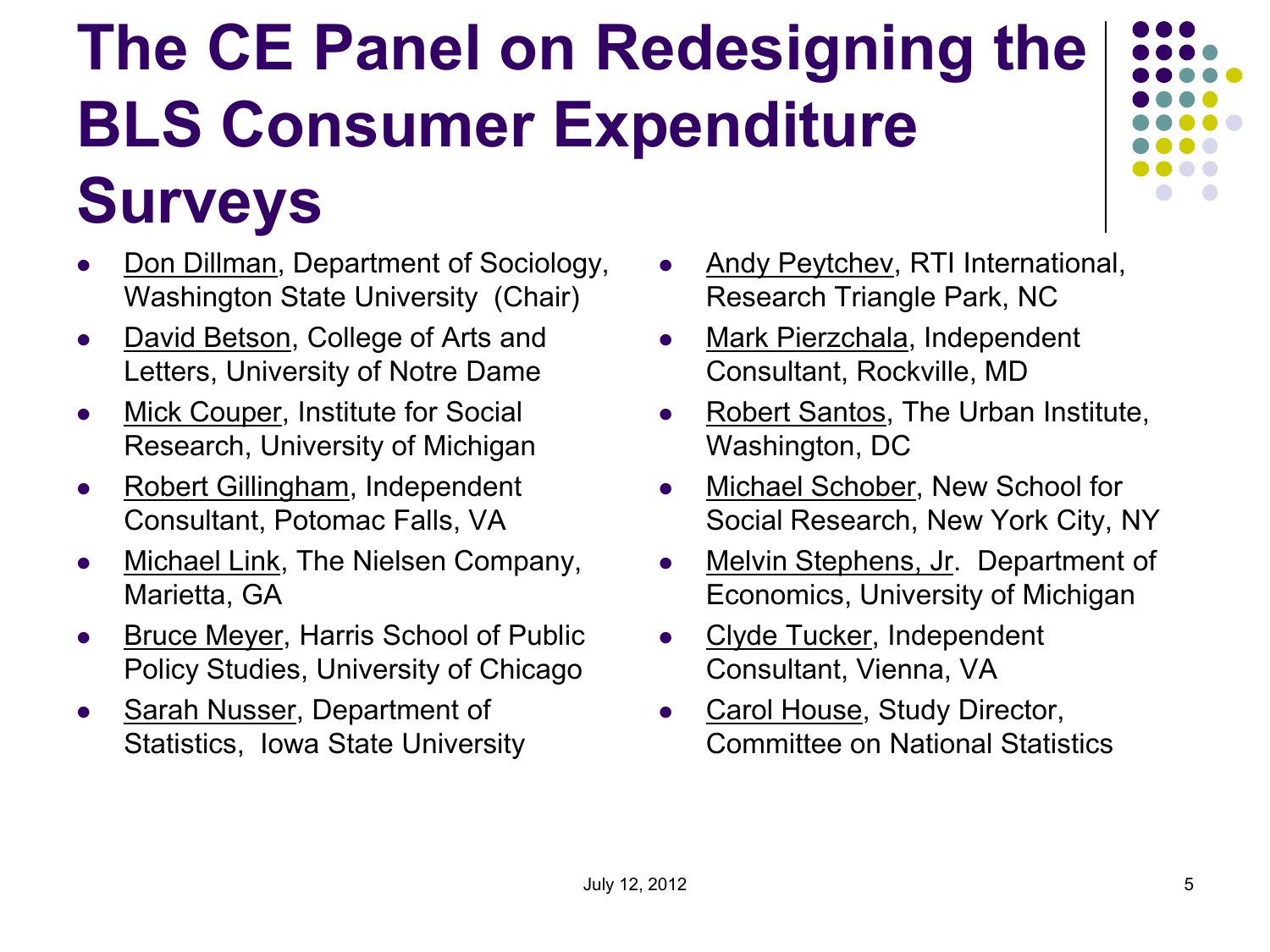#### **Consensus Report**



- A menu of comprehensive design options with the highest potential, not one specific all-or-nothing design.
- Focus on redesign from scratch.
- Flexibility to allow for variation in program budget, staffing resources and skills, ability to implement.
- Recommendations for future research
- Approximate timeline for a new survey within 10 years.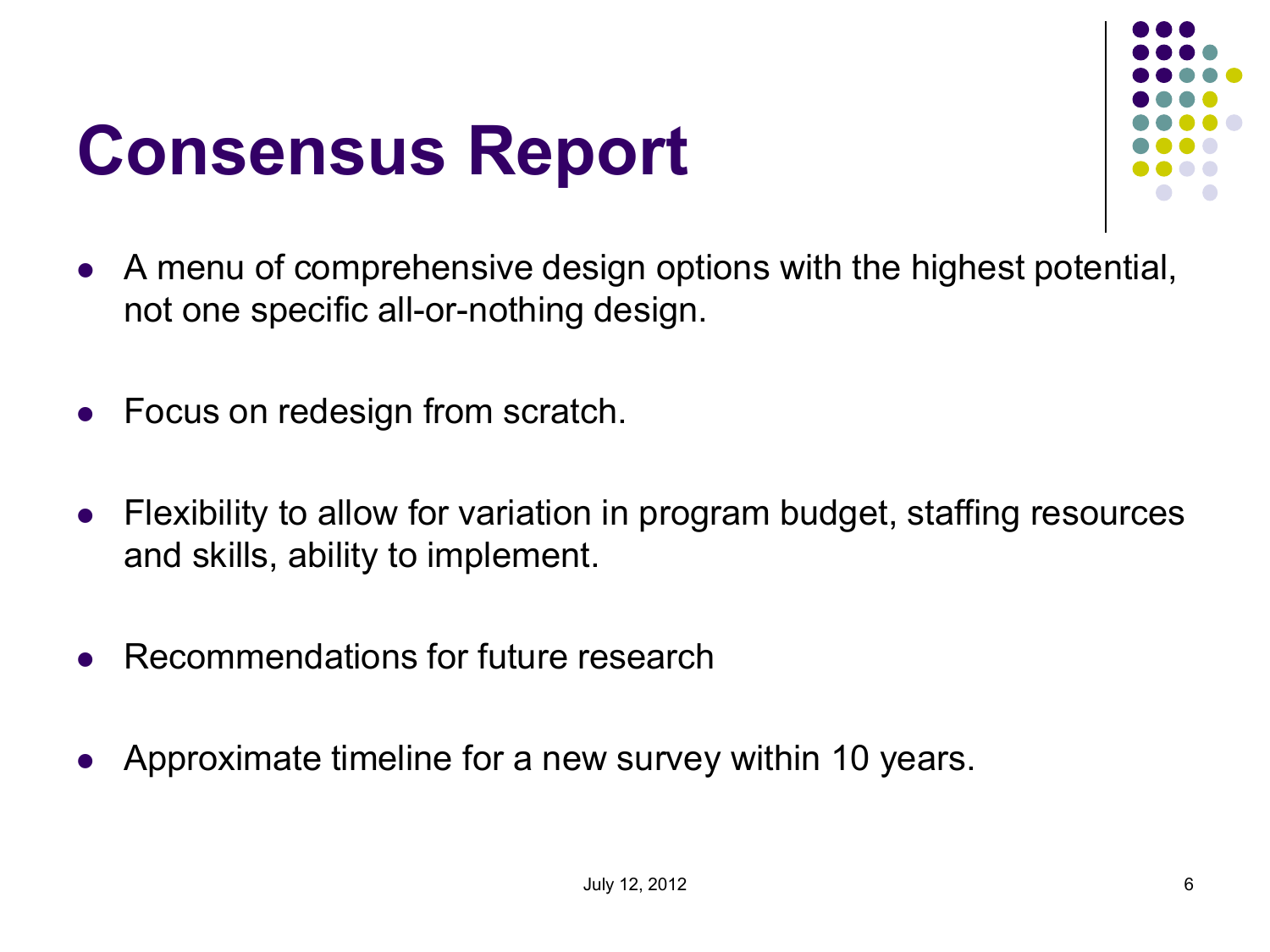## **Consensus Report**



- Focus on:
	- Underreporting of expenditures
	- Changes in social environment for data collection
	- Changes in the retail environment
	- Availability of large amounts of expenditure data from small number of intermediaries
	- Declining response rates
	- Proactive approaches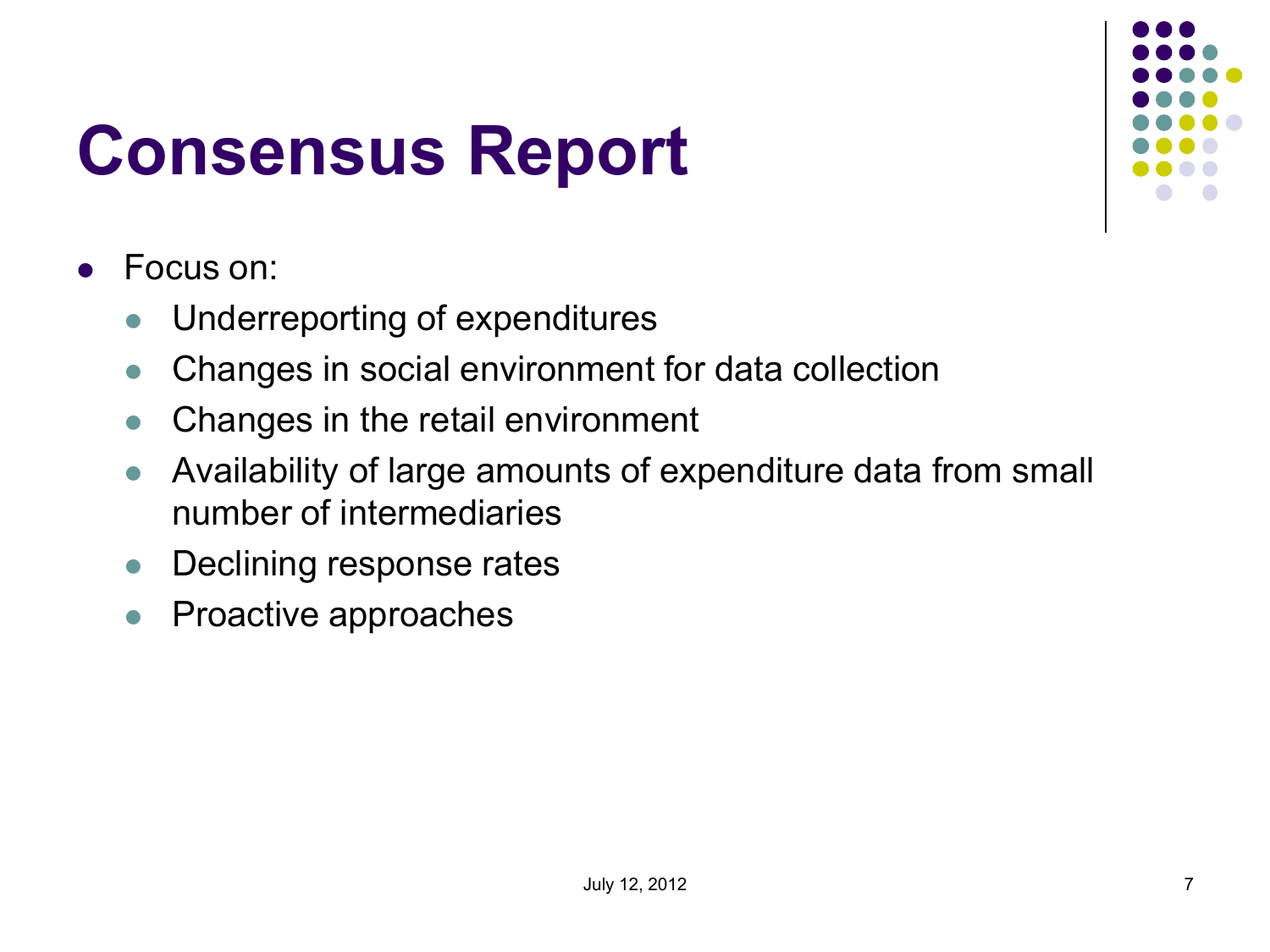### **Consensus Report**



- Constraints:
	- Budget
	- Meet the CPI needs
	- Support other data users as much as possible
- Modified Constraints October 2011
	- CE Data Requirements document versus CPI Requirements of the CE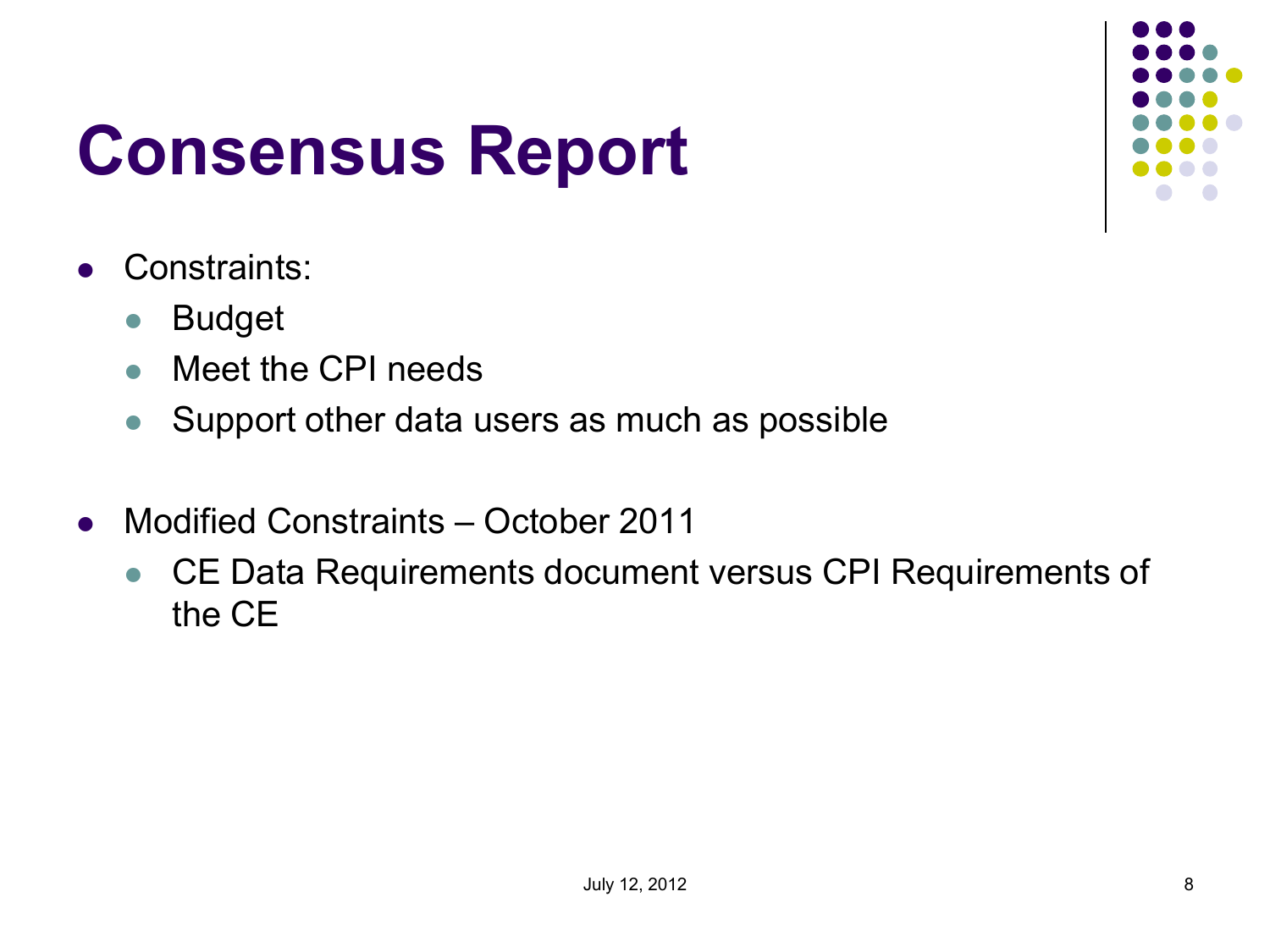### **How was it achieved?**



- Review GEMINI work
- Reach out to data users to understand uses of the CE
- Participate in proxy interviews
- Conduct a household survey producer workshop
- Solicit for redesign ideas and options (redesign options workshop)
- Do a lot of work within the panel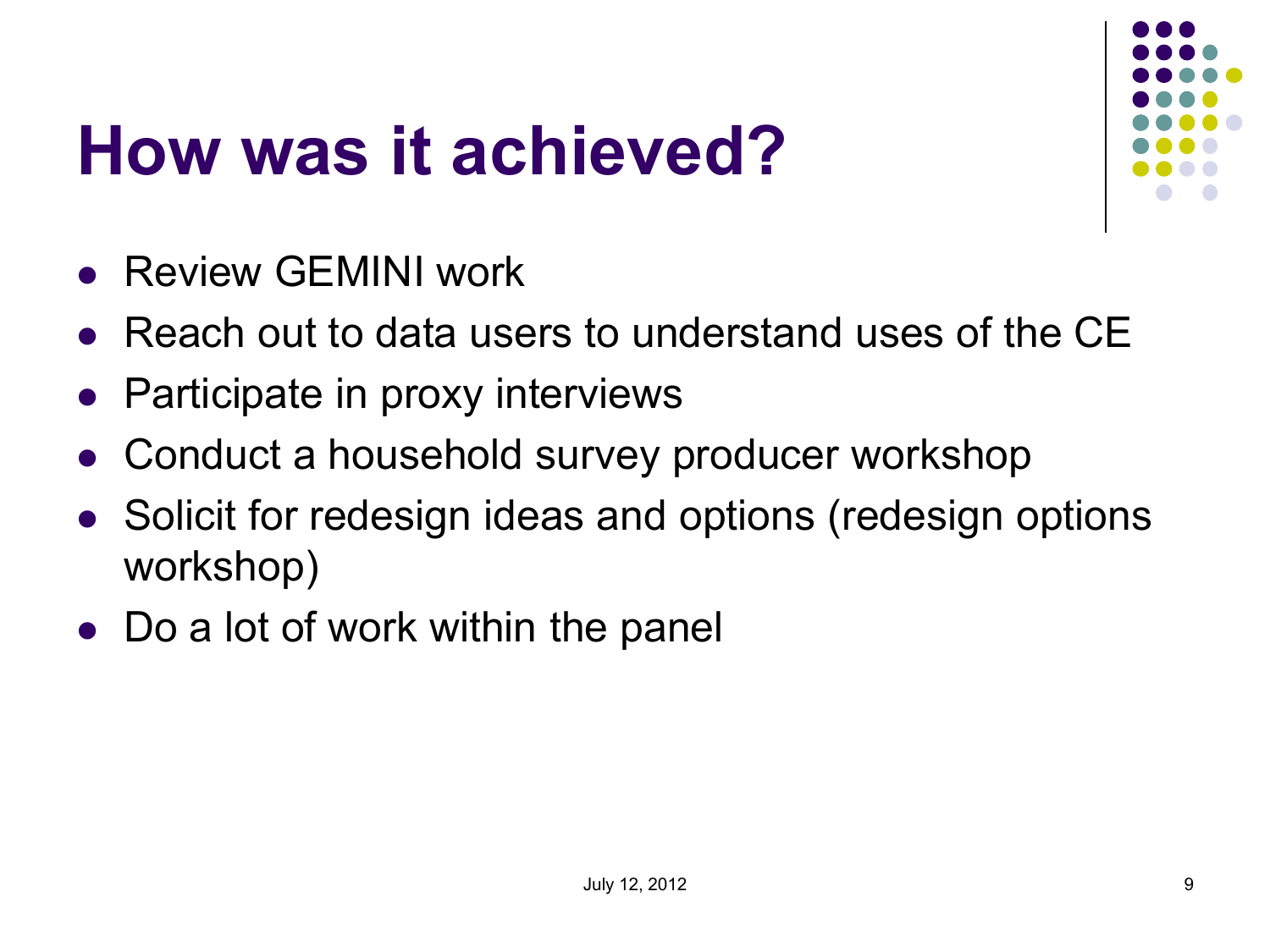# **Review of progress by dates**

- Feb. 8-9, 2011, First Panel Meeting
- March 14, Issued RFP for Proposed Redesigns
- June 1-3, Household Survey Producer Workshop, and second Panel meeting.
- October 26-29, Redesign Options Workshop and third Panel Meeting.
- Jan. 25-27, 2012, Panel Meeting to work on report.
- March 2, 2012, Web conference to discuss report.
- June 8, 2012, Report submitted for independent review.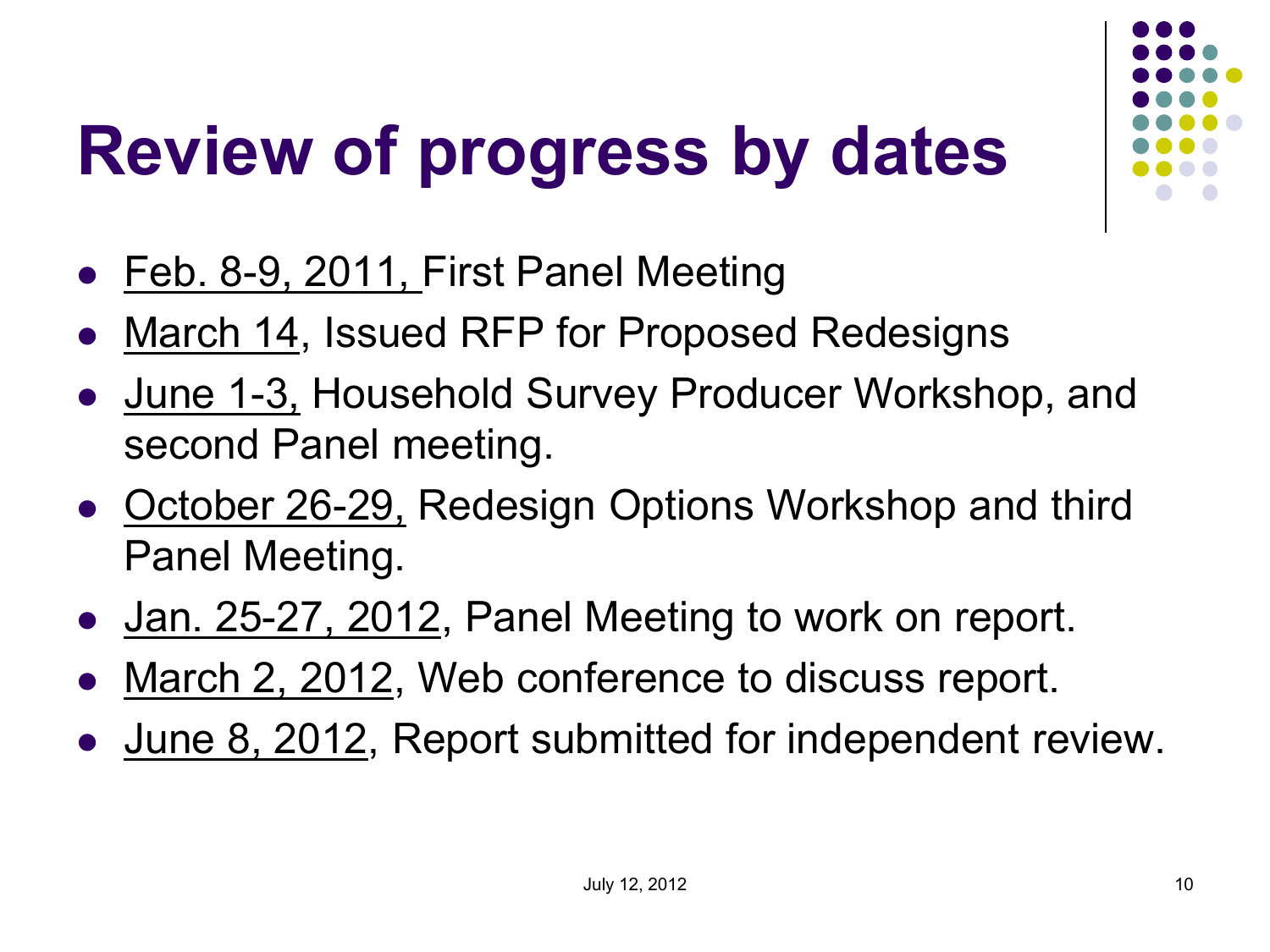## **Background: The U.S. Consumer Expenditure (CE) Surveys**

- **First survey on consumer expenditure survey** conducted 1888-91
- Done periodically until the early 1940's, then about every ten years
- Redesigned 1972-73, and this design used on continuing basis since 1980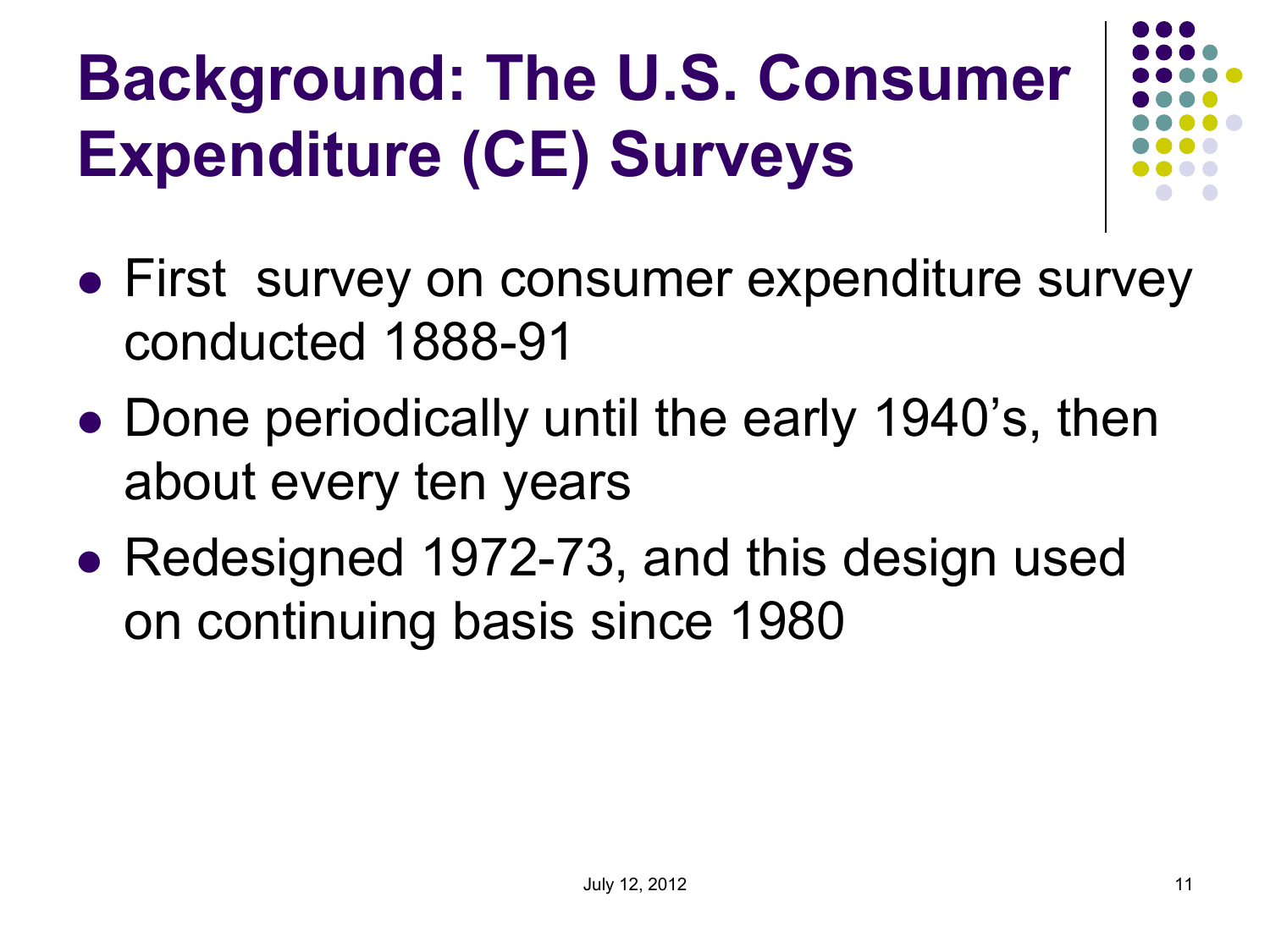# **Purpose of CE Surveys**



- To meet the need for timely and detailed information about the spending patterns of U.S. households.
- Three important uses of the CE surveys:
	- Provide budget shares for the Consumer Price Index (CPI).
	- Other government program administration, e.g. thresholds for Poverty Measurement.
	- Economic analyses of consumer expenditures, e.g. effect of tax or other changes.
- Uniqueness of CE: complete picture of spending at household level, with household income, assets and demographics.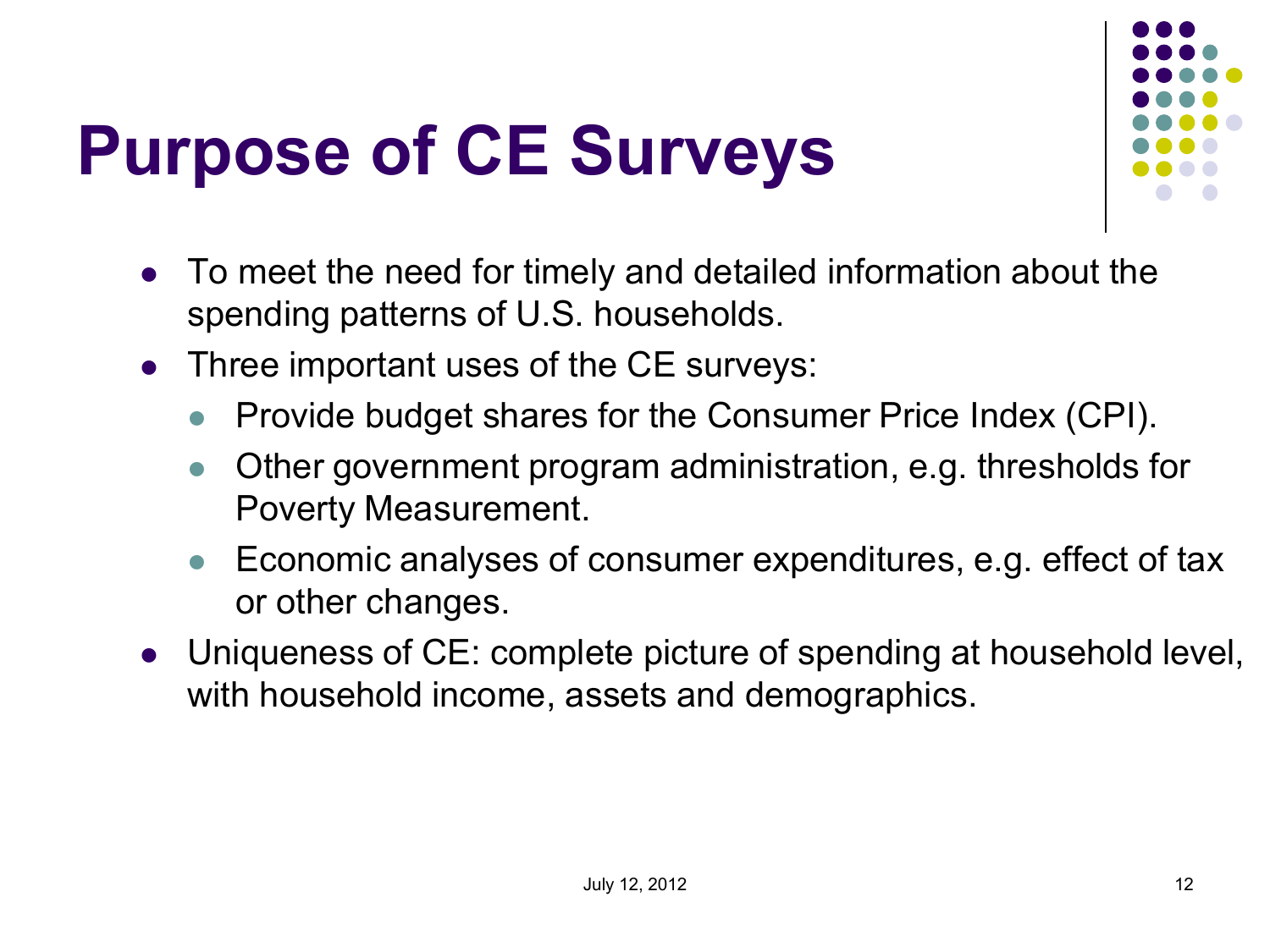#### **Two independent surveys**

- The CE Diary: 7,000 diary households per year
	- 2 one-week diaries from each household
	- All expenditures in each week
- The CE Interview: 7,100 interview households/year
	- A bounding interview, followed by four interviews with the same household
	- Expenditures for the previous three months
	- About 1/3 of interviews by telephone
- All data collected by U.S. Census Bureau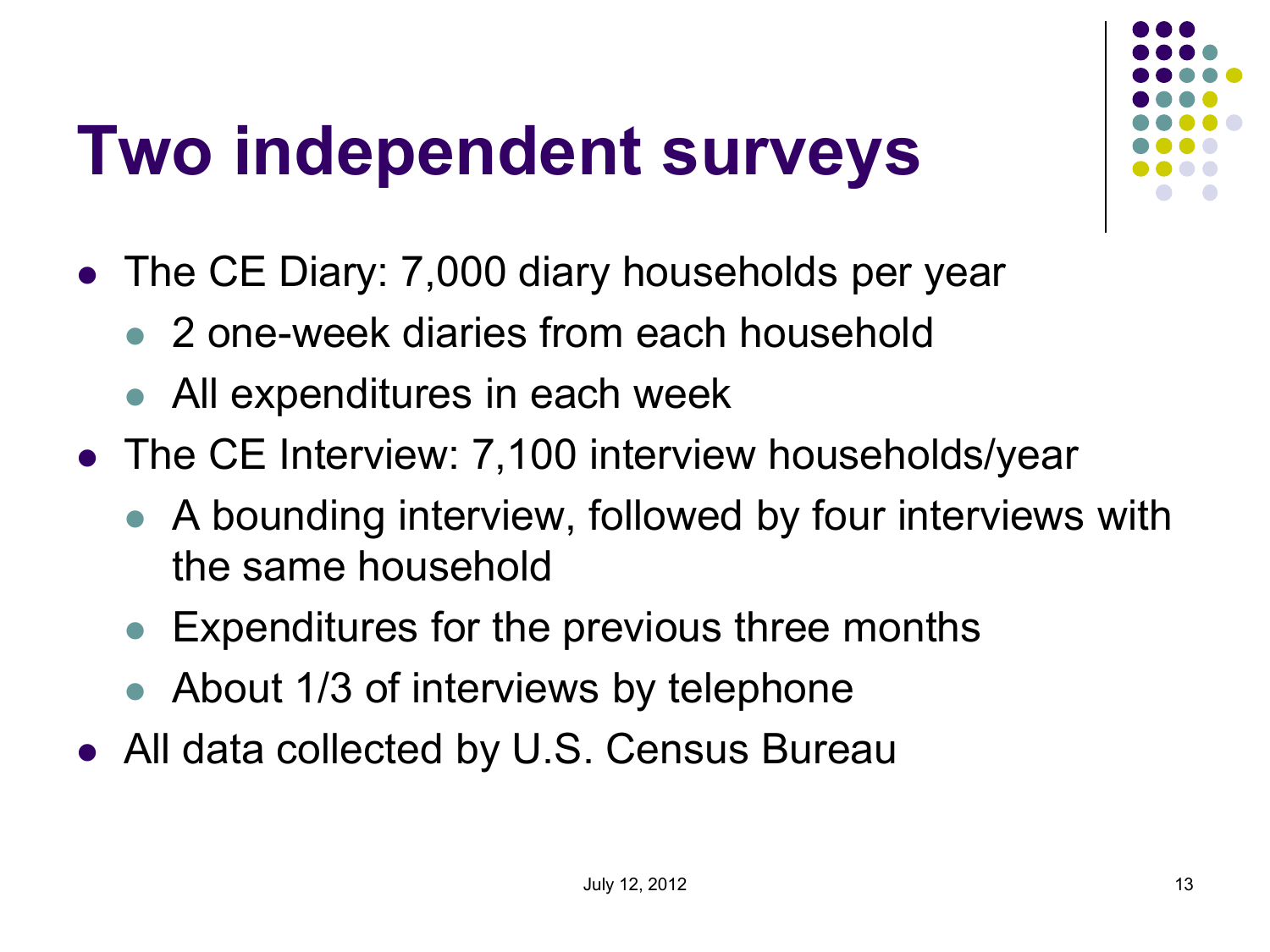#### **Response**



- Response rates about 75% for both surveys
- Panel attrition
- Panel information not exploited for nonresponse adjustment
- Some evidence of disproportionate nonresponse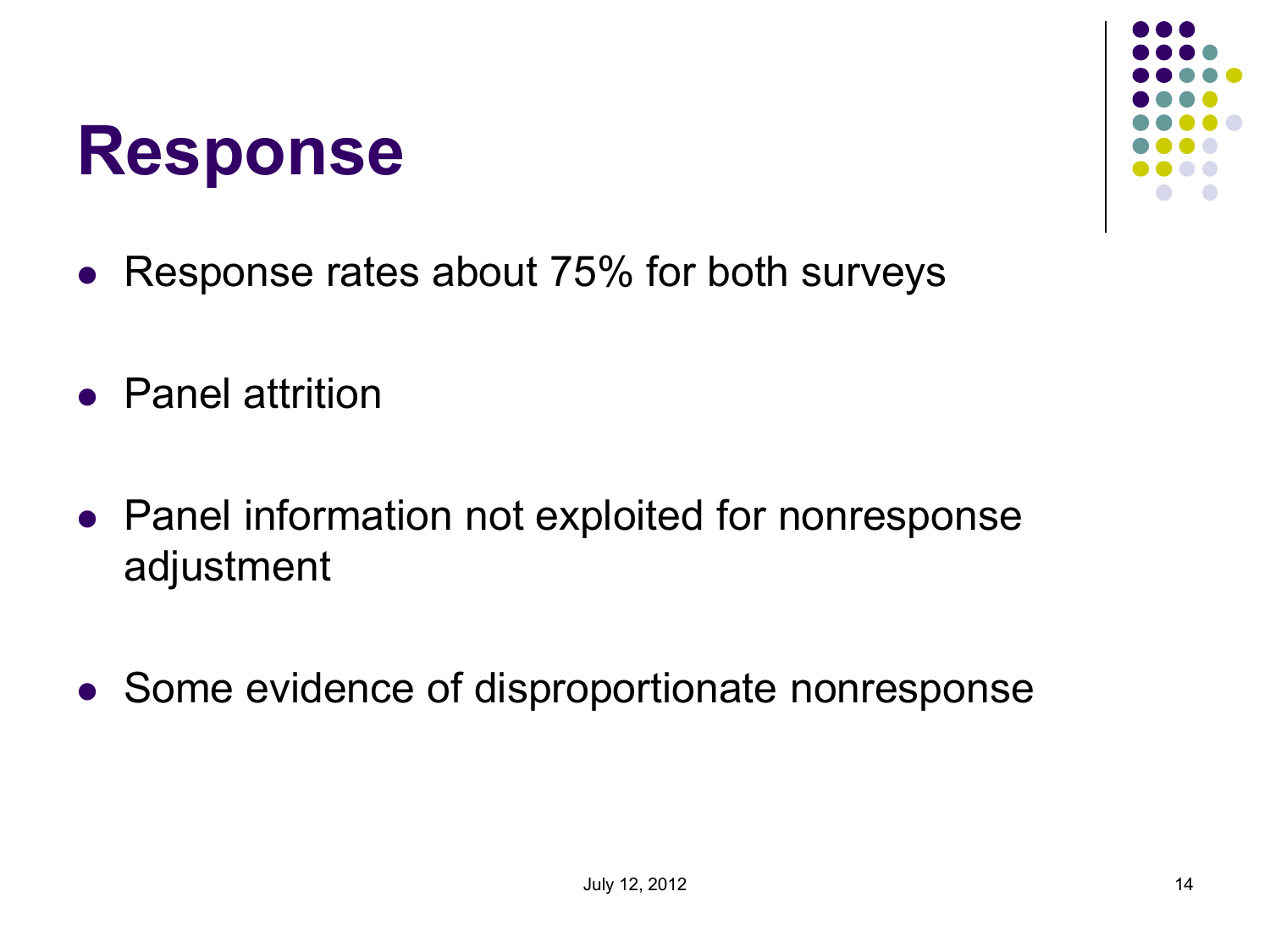#### **Underreporting**



- Comparison with other sources, especially the PCE of the BEA
- Considerable research is available on these comparisons.
- There appears to be underreporting
	- Differential by survey (interview and diary)
	- Differential by expense item